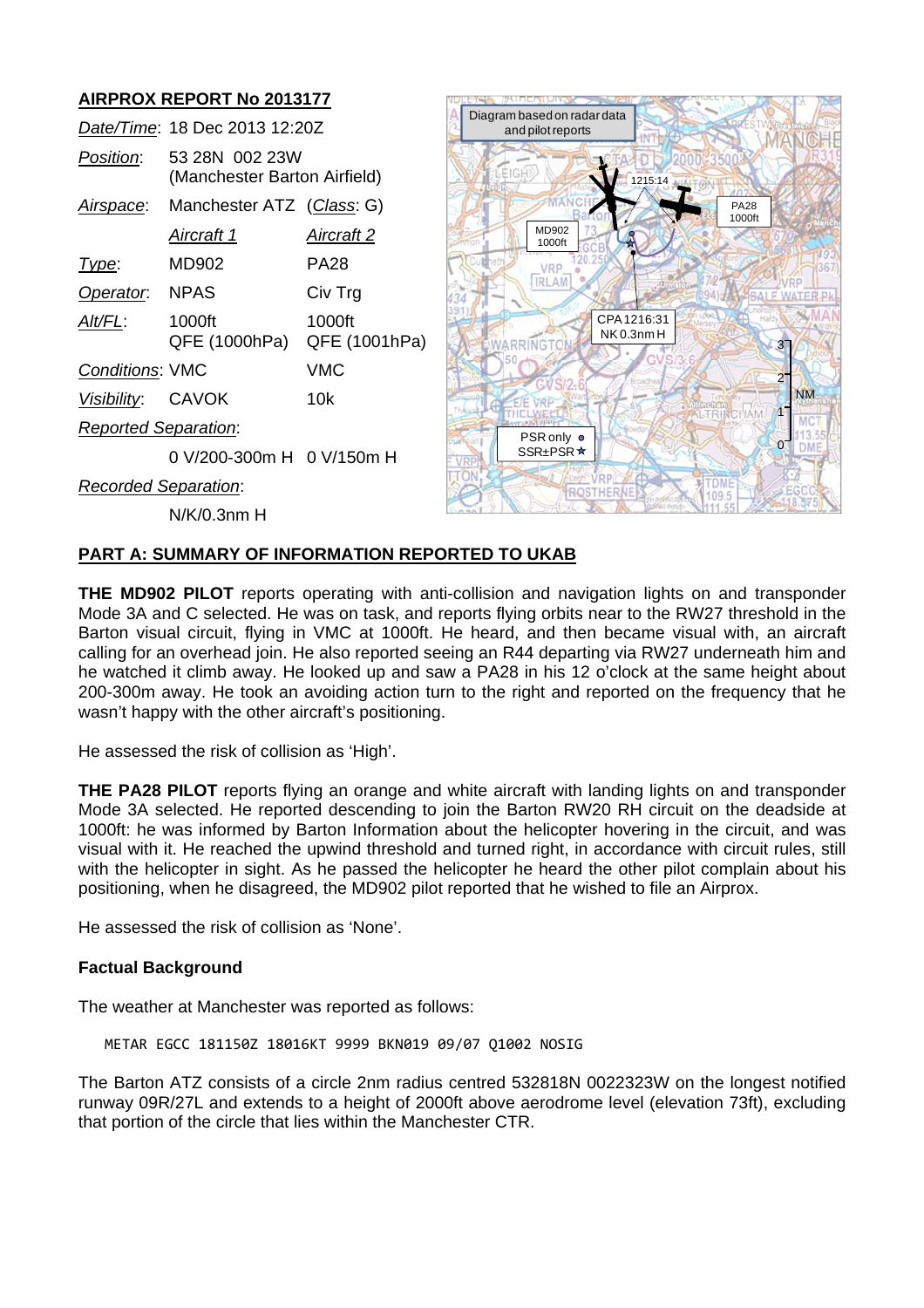The UK AIP page AD 2.EGCB-6, 17 Oct 2013, Section 2.20, paragraph 5, Helicopter Operations, states:

(a) Helicopter circuit height 500ft.

(b) Helicopter circuit training is flown in accordance with the chart on page EGCB 4-1.

(c) Helicopters must not fly above 500ft whilst joining / leaving the airfield and whilst within the circuit, unless practising emergency procedures...

The UK AIP page AD 2.EGCB-8, (10 Jan 2013), Section 2.22, Paragraph 1, Fixed Wing Flight Procedures, states:

(a) Fixed winged circuit height is 1000ft (Barton QFE)

(b) Fixed winged standard join is overhead at 1800ft Barton QFE. Pilots should inform ATS if performing a non-standard join prior to entering the ATZ.

(c) Variations on circuit direction are permitted for training, weather or operational requirements providing the FISO is informed of the pilots intentions.

(d) Circuit directions: Runways 14, 20, 27L, 27R - RH; Runways 02, 09L, 09R and 32 -LH.

(e) Orbits within the circuit are not permitted unless required for safety reasons…

#### **Analysis and Investigation**

#### **CAA ATSI**

The Airprox occurred at 1216:33 UTC, within the Class G airspace of the Manchester Barton (Barton) Aerodrome Traffic Zone (ATZ), between an MD902 and a PA28. The MD902 was operating VFR and monitoring a situation on the western boundary of the airfield. It's pilot was conducting left-hand orbits and was in communication with Barton Information on frequency 120.250MHz. The PA28 was operating on a local VFR flight from Barton and was returning from the north for an overhead join on runway 20 right hand traffic pattern. CAA ATSI had access to area radar recording, together with the written reports from the FISO and Air Traffic Service Unit (ATSU) and written reports from the MD902 pilot and PA28 pilot. The ATSU reported that, due to a software malfunction on the day, there was no RTF recording available. The radar returns from the PA28 suffered from track jitter.

The MD902 was conducting left-hand orbits just to the west of the airfield when the PA28 entered the ATZ from the north, positioning to join overhead. The PA28 pilot had been advised about the MD902 hovering in the circuit and confirmed that he had the MD902 in sight.

At 1214:55 the MD902 was 0.6nm west of the Aerodrome Reference Point (ARP) in a left turn indicating FL012 (converts to a height 876ft based on QFE 1001). The PA28 was shown on radar as a primary contact 1nm north of the airfield positioning towards the airfield without SSR or Mode C level reporting.

The MD902 pilot's written report indicated that he had the PA28 in sight and was aware that it was joining overhead. The MD902 pilot reported losing sight of the PA28 as it descended in the vicinity of the ship canal (on the deadside). At 1215:50 using the Manchester (M10) single source radar, the PA28 was shown 0.8nm east of the ARP in a right turn. At this time the MD902 was 0.6nm west of the ARP at FL013 (976ft) (see Figure 1).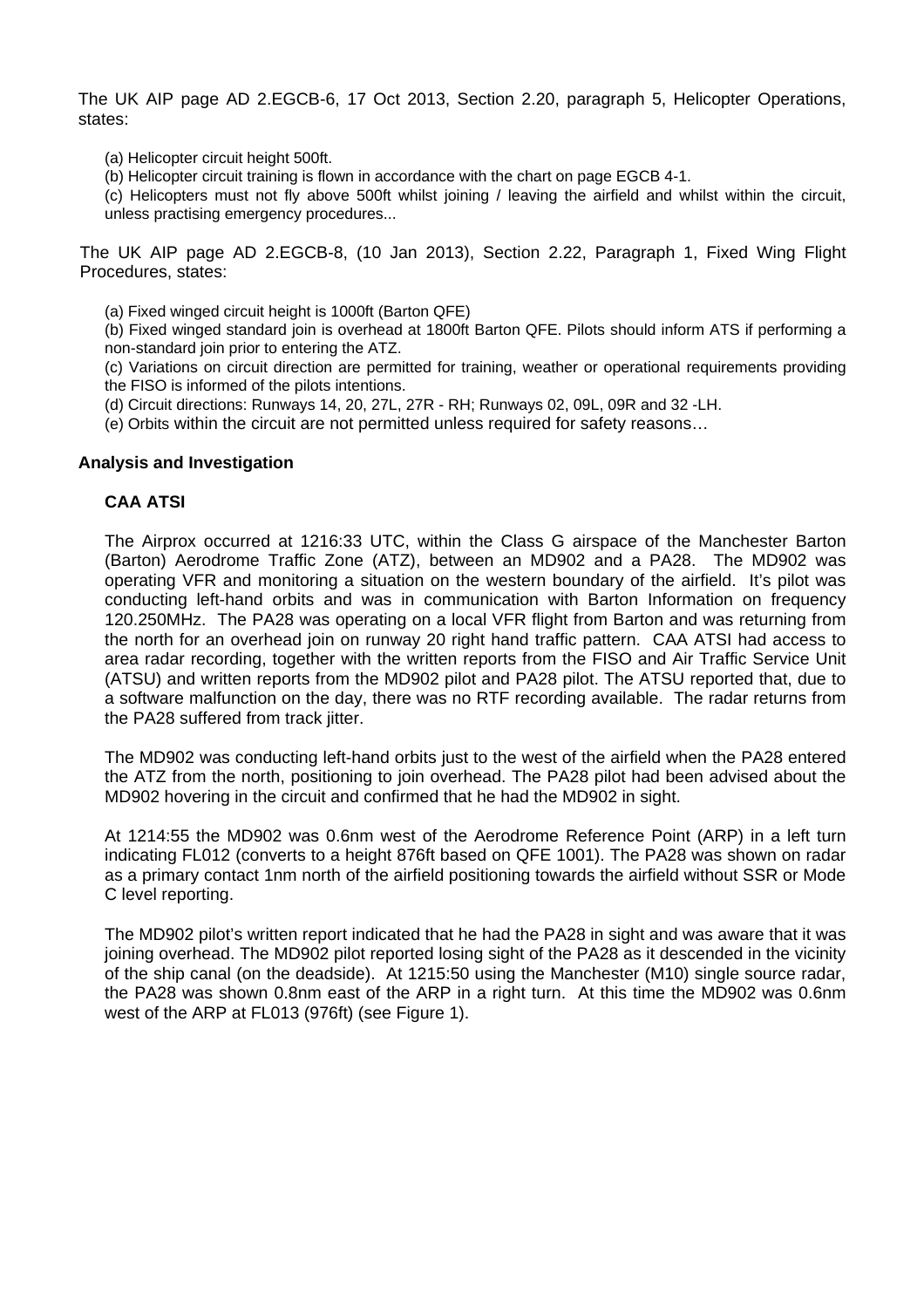

Figure 1 – M10 single source radar at 1215:50 (Note: MD900 = MD902)

As the PA28 turned crosswind an R44 was departing from RW27 and started to display on radar. The PA28 pilot's written report indicated letting down on the deadside with the MD902 continuously visible. As he approached the RW02 threshold, the MD902 was in his 12 o'clock at 500 metres and he elected to turn right to avoid a conflict with it. At 1216:26 the PA28 is shown crossing the RW02 threshold (see Figure 2).



Figure 2 – M10 single source radar at 1216:26

The MD902 pilot's written report indicated sighting the departing R44 helicopter climbing away below him and at the same time he observed the PA28 at the same height in his 12 o'clock at a range of 200-300 metres. The MD902 immediately turned right to reportedly avoid a collision. The MD902 and PA28 pilots, in their written reports, both reported being at 1000ft.

The PA28 faded from the single source (M10) radar but is shown on the next Swanwick MRT update at 1216:31. The range between the two aircraft was 0.3nm (555m) (see Figure 3).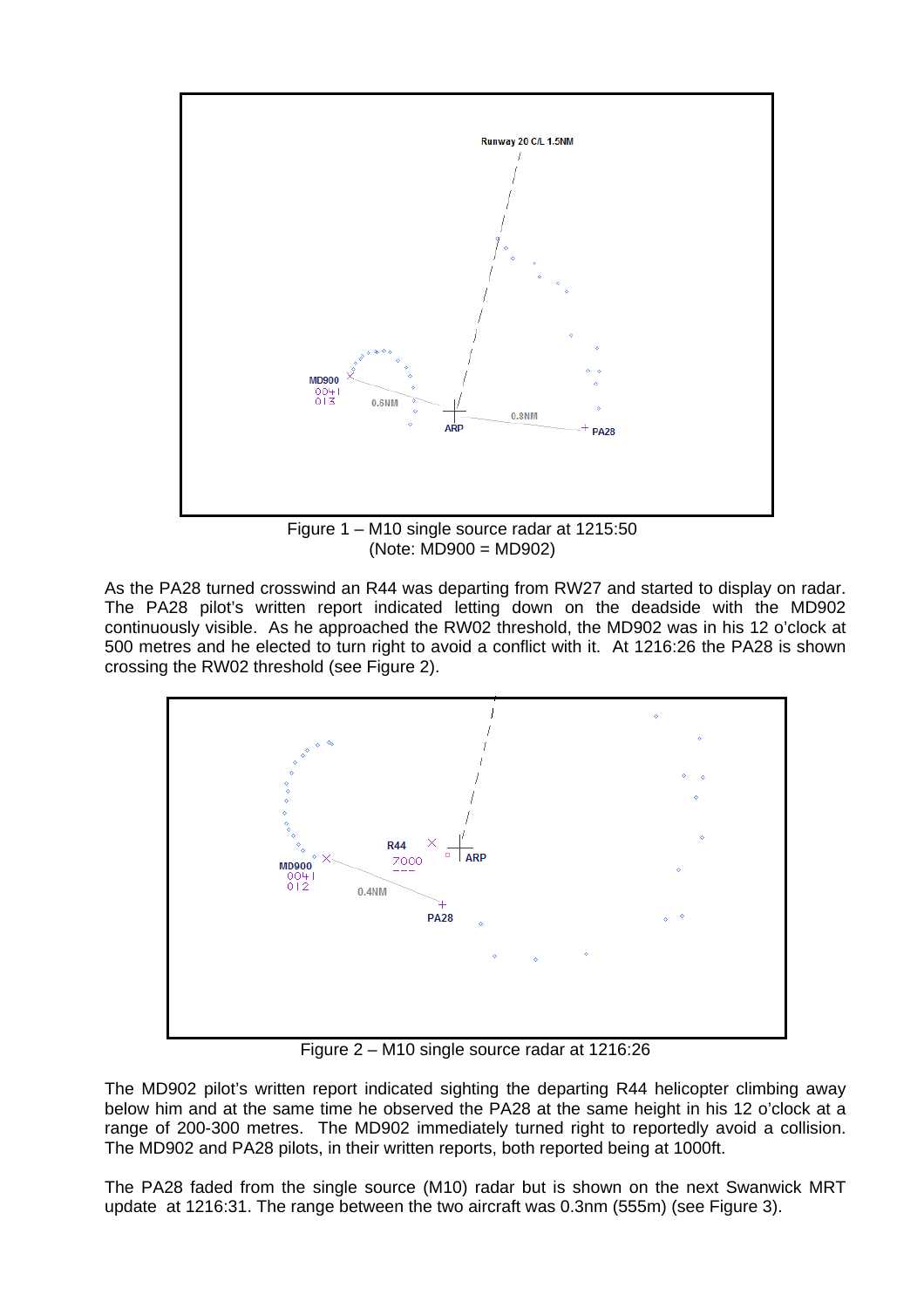

Figure 3 – Swanwick MRT at 1216:31

The CPA occurred between radar updates (1216:33): using the radar trail history the estimated range between the two aircraft at CPA was 0.2nm (370m).

The MD902 pilot advised the FISO that he was unhappy with the separation and intended to file an Airprox. The ATSU reported that the helicopter was on task to monitor a site on the west side of the airfield and was in a left hand orbit. Whilst the FISO had passed traffic information to both aircraft, this was probably not sufficient to ensure that the PA28 pilot was fully aware of the nature of the MD902's operation or the potential for conflict between the two circuit patterns. It was also not clear if the MD902 had declared a priority status or required a sterile area. The ATSU advised that the helicopter would normally operate on task away from the airfield and this particular situation on the airfield was unusual.

The helicopter pilot was operating on task but the implications and nature of the MD902's requirements had not been fully understood or communicated to the inbound PA28 pilot. Both pilots reported each other in sight, and this likely reassured the FISO that they would position appropriately.

### **UKAB Secretariat**

Both pilots were equally responsible for collision avoidance and for not flying into such proximity as to create a danger of collision<sup>1</sup>. Additionally, in the absence of any special dispensation the MD902 was required to conform to the pattern of traffic formed by other aircraft intending to land at that aerodrome or keep clear of the airspace in which the pattern was formed<sup>2</sup>. If the geometry is considered to be 'head-on' then both pilots were required to alter their course to the right<sup>3</sup>.

#### **Comments**

<sup>1</sup> Rules of the Air 2007 (as amended), Rule 8 (Avoiding aerial collisions).

 $2$  Ibid., Rule 12 (Flight in the vicinity of an aerodrome).

<sup>&</sup>lt;sup>3</sup> ibid., Rule 10 (Approaching head-on).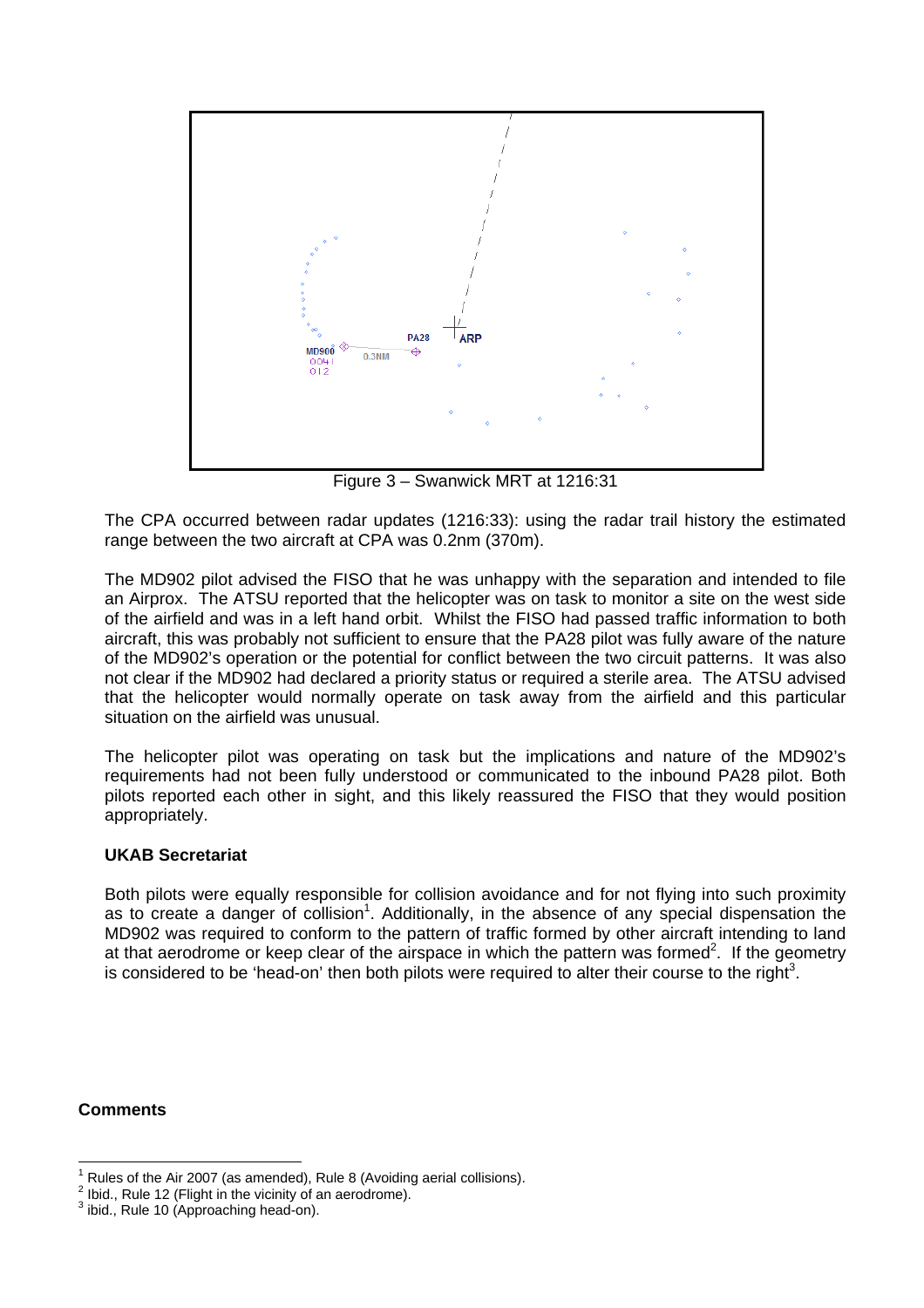# **NPAS**

The MD902 was operating in accordance with our normal procedures and his position, height and method of operation were made known to Barton tower and the other aircraft operating at the time. The requirement to operate for extended periods on the airfield boundary had been brought about by a high profile police operation taking place in close proximity to our base. This had been ongoing for several weeks and Barton airfield had been fully aware and involved in the nature of the operation. However, in light of this incident, a review of these operations is being undertaken with a view to providing further separation between police aircraft and other traffic.

### **Summary**

A MD902 and a PA28 flew into confliction whilst operating in the Barton visual circuit at 1000ft Barton QFE on the 18<sup>th</sup> December 2013. The MD902's task at the airfield was unusual and there was some uncertainty about the nature and priority of the operation. The MD902 pilot indicated he would be operating at the RW27 threshold and clear of RW20. The PA28 pilot had the MD902 continuously in sight during his join and, when turning crosswind, recognised that there was a conflict and turned right to increase separation. The MD902 pilot lost sight of the PA28 as it descended on the deadside and regained visual contact when the PA28 was crosswind. The MD902 pilot then took avoiding action by turning to the right.

As a result of this Airprox, discussions between the ATSU and helicopter operator have resulted in an agreement for the integration of their helicopter operations at the airfield. This will be included in the airfield FISO local instructions manual and is aimed at establishing a sterile area around helicopter priority operations in order to prevent similar occurrences in the future.

### **PART B: SUMMARY OF THE BOARD'S DISCUSSIONS**

Information available included reports from the pilots of both aircraft, transcripts of the relevant RT frequencies, radar photographs/video recordings, reports from the air traffic controllers involved and reports from the appropriate ATC and operating authorities.

In considering the actions of the MD902 pilot, some members of the Board wondered whether it was truly necessary for the MD902 to be operating at exactly the fixed-wing circuit height within the airfield boundary. In response, the helicopter pilot members of the Board commented that the nominal 500ft helicopter circuit height at Barton may well have been too low for the MD902 pilot to achieve his tasking; had he been able to be lower he no doubt would have done so. Whilst ATC will often give priority status to Police helicopters on task, without specific dispensation the Rules of the Air still pertain, and there was some discussion about whether the MD902 pilot should have been expected to conform to them or whether a sterile area should have been declared, especially since this had been a recurring task over the previous weeks of which the PA28 pilot may well not have been aware. More specifically, the Board wondered whether, because this operation had been going on for a few weeks without incident, possibly the FISO and the MD902 pilot had become immune to the idea that it was unusual activity. In this respect, the Board were pleased to note that Barton and NPAS have since reviewed this incident and have implemented procedures to avoid a repeat.

Turning to the PA28 pilot, as he joined the circuit he was told about the MD902, which he was visual with at all times. He clearly felt that he had left enough room when he turned for his downwind leg but the Board considered that had he just extended his pattern a little to go around the MD902 he would have avoided startling the other pilot.

In deciding the risk, the Members initially debated whether this was a benign event where normal procedures had pertained and that the MD902 pilot had simply been startled by the PA28's appearance close by. However, after some discussion, in the end they agreed that it had been the timely and effective actions of the MD902 pilot that had ensured that normal safety standards had been achieved, and so this was a category C risk. Although it was acknowledged that the PA28 pilot